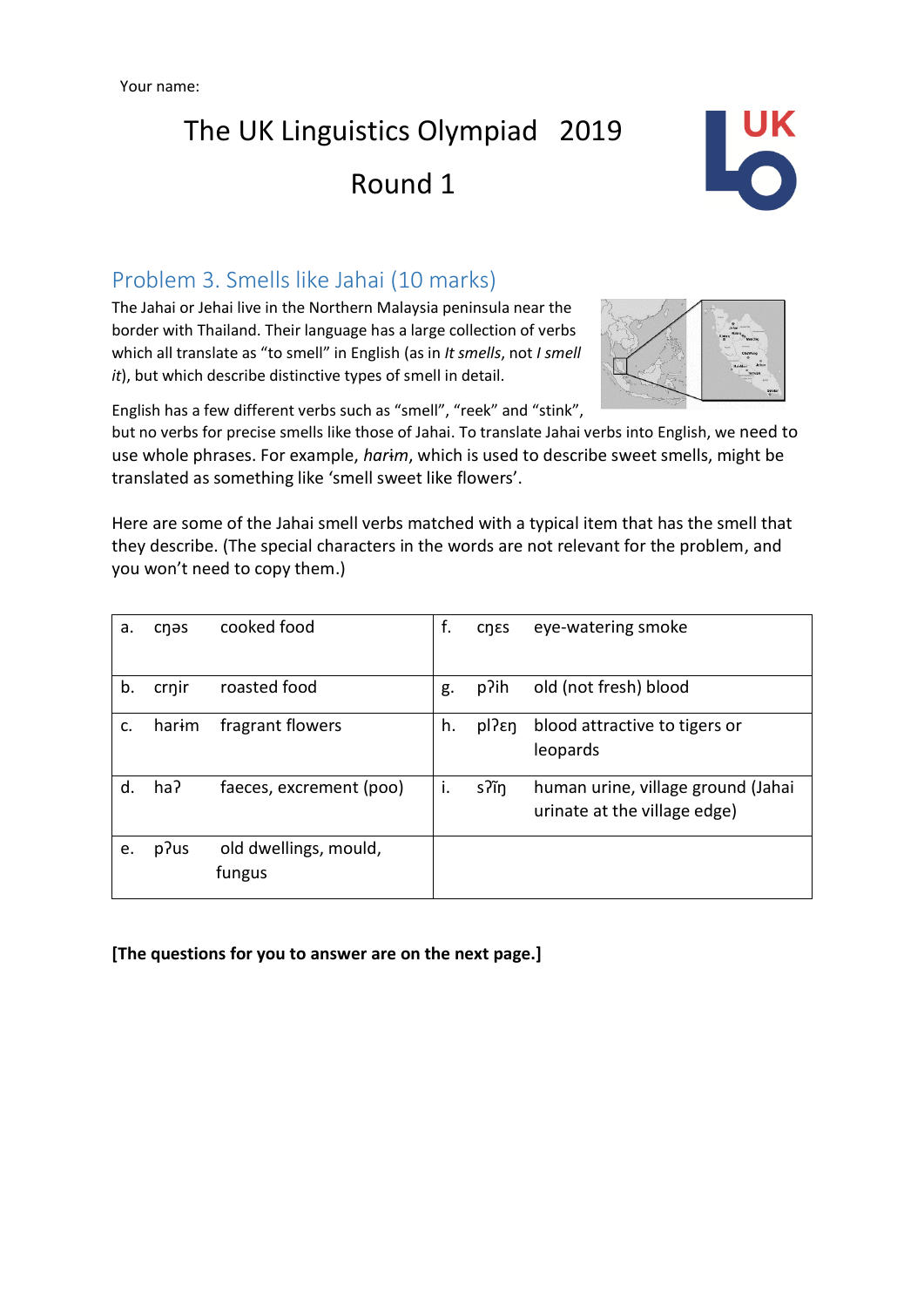The UK Linguistics Olympiad 2019 Round 1



**Q.1.** Match six of the nine verbs above to the translations below. Write the letters *a*, *b*, . . . or *i*.

|                | <b>English translation:</b>                                                                                         | (a-i) |
|----------------|---------------------------------------------------------------------------------------------------------------------|-------|
| 1              | to have a sweet smell                                                                                               |       |
| $\overline{2}$ | to smell like an edible something (smell like food in general)                                                      |       |
| 3              | to smell like food (mostly meat in the case of Jahai people) which has been directly<br>cooked on fire (like a BBQ) |       |
| 4              | to stink, to smell very unpleasantly                                                                                |       |
| 5              | to have a sharp, stinging smell (stings back of throat, makes your eyes water)                                      |       |
| 6              | to have a damp, stale smell                                                                                         |       |

**Q.2.** How would you describe in Jahai how each item below smells? Use the letters *a*, *b*, . . . *i*. (Careful: the same description may appy to more than one item.)

| Perfume           | Cigarette smoke | Urinals      | Fresh vegetable dishes |
|-------------------|-----------------|--------------|------------------------|
|                   | १११             |              |                        |
| Rancid (off) food | Fresh bread     | Mushrooms    | Fresh, open wounds     |
|                   |                 |              |                        |
| Grilled fish      | Dirty socks     | Disinfectant | Flower-scented soap    |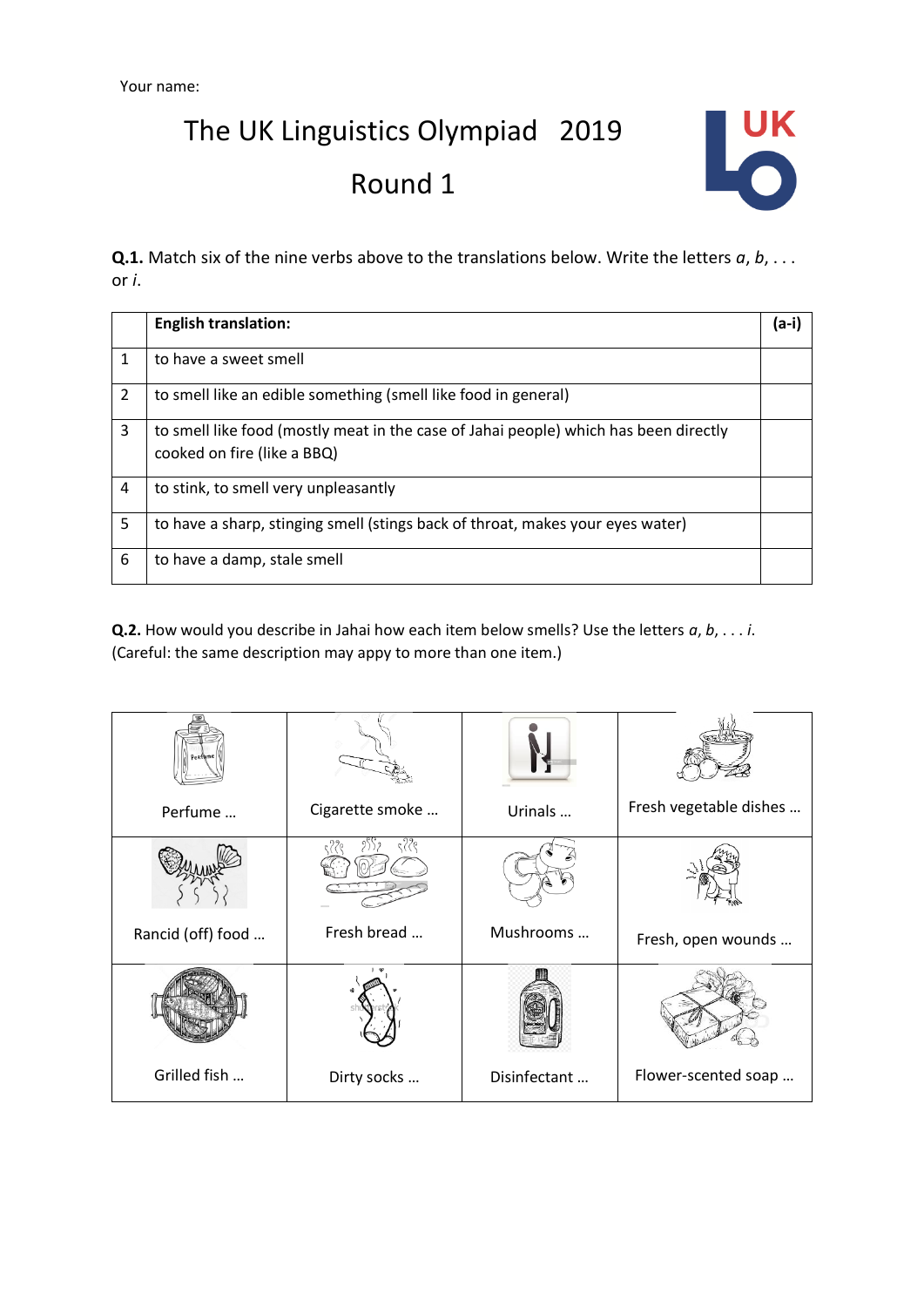# The UK Linguistics Olympiad 2019 Round 1



## Solution and marking.

Scoring (max 18)

- Q.1: 1 point per correct answer. (max 6)
- Q.2: 1 point per correct answer. (max 12)
	- o Both questions ask for letters, but if candidates offer words instead, try to accept them.

**Q.1.** Match six of the seven verbs above to the translations below. Write the letters *a*, *b*, . . . or *i*.

|                | <b>English translation:</b>                                                                                         | (a-i) |
|----------------|---------------------------------------------------------------------------------------------------------------------|-------|
| 1              | to have a sweet smell                                                                                               | c     |
| $\overline{2}$ | to smell like an edible something (smell like food in general)                                                      | a     |
| 3              | to smell like food (mostly meat in the case of Jahai people) which has been directly<br>cooked on fire (like a BBQ) | b     |
| 4              | to stink, to smell very unpleasantly                                                                                | d     |
| 5              | to have a sharp, stinging smell (stings back of throat, makes your eyes water)                                      |       |
| 6              | to have a damp, stale smell                                                                                         | e     |

**Q.2.** How would you describe in Jahai how each item below smells? Use the letters *a*, *b*, . . . *i*. (Careful: the same description may appy to more than one item.)

| Perfume             |                   |             |                          |
|---------------------|-------------------|-------------|--------------------------|
| Perfume c           | Cigarette smoke f | Urinals i   | Fresh vegetable dishes a |
|                     |                   |             |                          |
| Rancid (off) food d | Fresh bread a     | Mushrooms c | Fresh, open wounds h     |